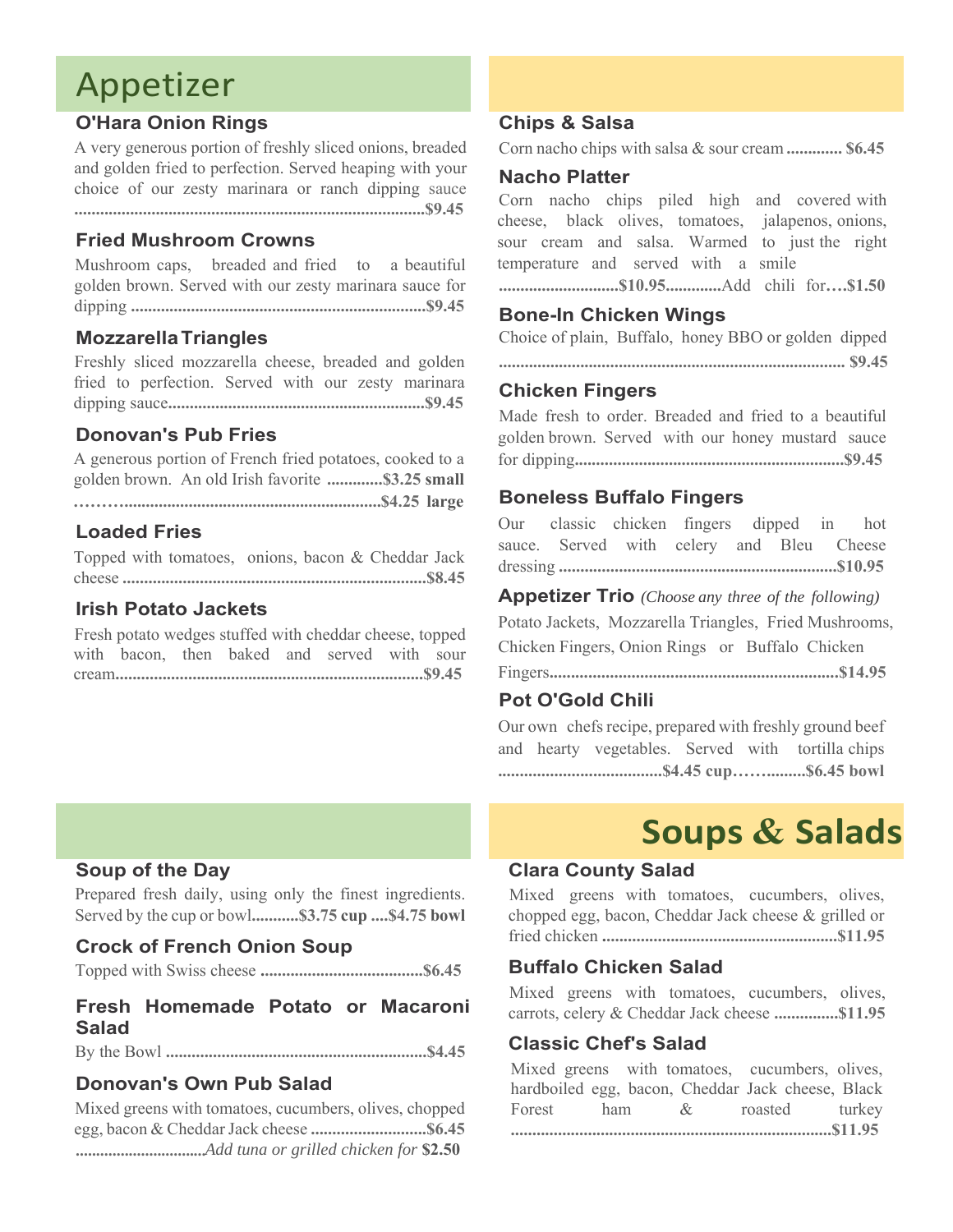# Sandwiches

## **Grilled Tuna Melt**

Served with fries **.....................................................\$8.45**

## **Classic BLT**

Meaty, crisp bacon, lettuce, tomato & mayonnaise served on your choice of toasted white or whole wheat. Accompanied with a heaping serving of fries **.........\$7.45**

# **Tri Level Grilled Ham & Cheese**

An old favorite with a new twist. Our own triple decker grilled cheese with Black Forest ham, served on your choice of white or whole wheat, accompanied by our famous fries **.............................................................\$8.45**

# **Grilled Reuben**

Our lean corned beef brisquet, imported Swiss, sauerkraut and thousand island dressing. All grilled on dark rye bread, accompanied by our famous fries & coleslaw**..................................................................\$11.95**

# **Turkey Reuben**

Our classic Reuben made with roasted turkey breast. Served with fries & coleslaw **..................................\$10.95**

# **The Rachel**

Our classic Reuben made with Black Forest pastrami Served with fries & coleslaw **..................................\$10.95**

# **The "Primanti"**

Fresh fried Cod filet with lettuce, tomato, coleslaw & cheese. Served with fries**........................................\$10.95**

# **Roast Beef & Cheese**

Freshly sliced Roast Beef piled high on a bulkie roll with choice of cheese. Served with fries**.................\$10.95**

# **Pastrami on Rye**

Black Forest pastrami piled high and served warm on dark rye bread. Served with fries & coleslaw **.........\$10.95**

# **The "Nip Muc" Roll**

Turkey, stuffing, lettuce, tomato, onions, cranberry sauce & Swiss cheese. Served with fries **..........................\$10.95**

# **The New Yorker**

Our own corned beef brisquet and Black Forest pastrami piled high and served warm and on dark rye bread. Served with fries & coleslaw **.............................................\$10.95**

## **BBQ Chicken Sandwich**

Grilled chicken breast on a bulkie roll with lettuce, tomato & onion. Served with fries & coleslaw**......\$11.95**

# **Crispy Honey Chicken Club Wrap**

Fried chicken breast with lettuce, tomato, bacon and our own honey mustard dressing. Served with fries **……………………………………………….....\$11.95**

## **Classic Club Sandwich**

Choice of turkey, ham or roast beef with bacon, lettuce & tomato. Served with fries**...............\$12.95**

# **Chicken, Bacon & Ranch Wrap**

Grilled chicken breast, lettuce, tomato, bacon, Cheddar Jack cheese & Ranch dressing. Served with fries

**…………………………………………………\$11.95** 

## **Keg Burger**

1/2 pound of freshly ground beef, topped with Black Forest ham, sautéed onions & cheese. Served on toasted white bread with fries**..........................................\$11.95**

## **Mall Burger**

1/2 pound of freshly ground beef, prepared to your liking. Served on a fresh deli roll with lettuce  $\&$ tomato. Accompanied by a heaping servin' of fries**………………………………………...…..\$10.95** *Add freshly sliced American, Cheddar, Swiss or Mozzarella cheese for 95¢ more.* 

## **The Reuben Burger**

1/2 pound of freshly ground beef, topped with our corned beef, Swiss cheese & thousand island dressing. Served on a bulkie roll with fries**…….\$12.95**

# **Mushroom & Swiss Burger**

1/2 pound of freshly ground beef, topped with sautéed mushrooms & Swiss cheese. Served on a bulkie roll with fries **.............................................................\$11.95**

# **The Patty Melt**

1/2 pound of freshly ground beef, topped with sautéed onions and cheese. Served on toasted rye bread with

fries**......................................................................\$11.95**